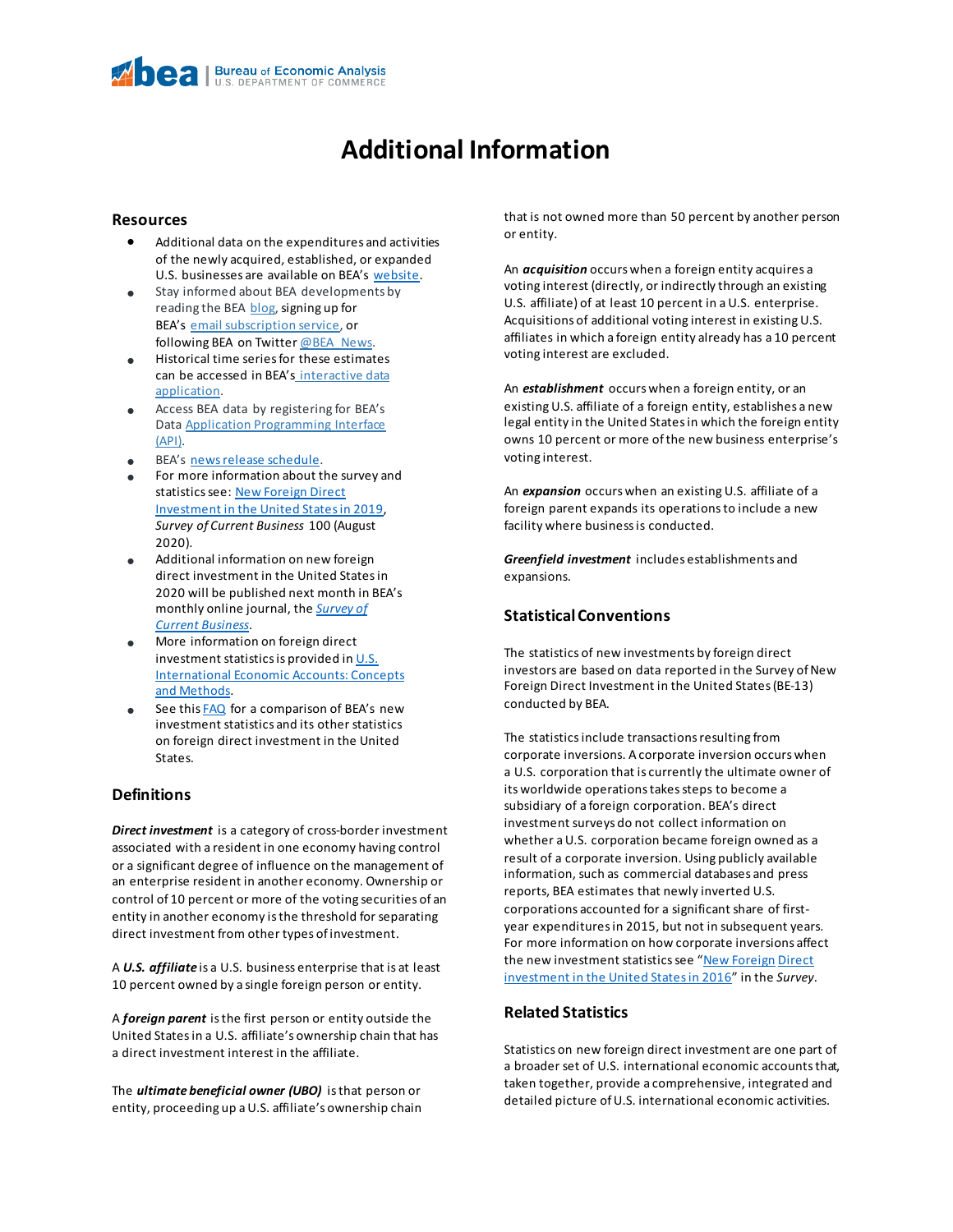

Statistics on direct investment and multinational enterprises (MNEs) include annual statistics on the [activities of U.S. MNEs](https://www.bea.gov/data/intl-trade-investment/activities-us-multinational-enterprises-mnes) an[d U.S. affiliates of foreign MNEs](https://www.bea.gov/data/intl-trade-investment/activities-us-affiliates-foreign-mnes) as well as [detailed annual and quarterly statistics on direct](https://www.bea.gov/products/direct-investment-country-and-industry)  [investment.](https://www.bea.gov/products/direct-investment-country-and-industry)

Th[e international investment position \(IIP\) accounts](https://www.bea.gov/data/intl-trade-investment/international-investment-position) are released quarterly. The IIP is a statistical balance sheet that presents the dollar value of U.S. financial assets and liabilities with respect to foreign residents at a specific point in time.

Th[e international transactions accounts \(ITAs\)](https://www.bea.gov/data/intl-trade-investment/international-transactions) are released quarterly. The ITAs are a statistical summary of economic activity between U.S. residents and the residents of other countries.

Statistics on [international services,](https://www.bea.gov/data/intl-trade-investment/international-services-expanded) released annually, include detailed annual information on trade in services and on services supplied through the channel of direct investment by affiliates of MNEs.

[U.S. international trade in goods and services,](https://www.bea.gov/data/intl-trade-investment/international-trade-goods-and-services) released by BEA and the U.S. Census Bureau, provides monthly statistics on trade in goods and services.

## **List of News Release Tables**

Table 1.1 and 1.2. First-Year Expenditures and Planned Total Expenditures, Industry of Affiliate by Type of Investment

Table 2.1 and 2.2. First-Year Expenditures and Planned Total Expenditures, Country of UBO by Type of Investment

Table 3.1 and 3.2. First-Year Expenditures and Planned Total Expenditures, U.S. State by Type of Investment

Table 4.1 and 4.2. Current and Planned Employment of U.S. Businesses Acquired, Established, and Expanded, Industry of Affiliate by Type of Investment

Table 5.1 and 5.2. Current and Planned Employment of U.S. Businesses Acquired, Established, and Expanded, Country of UBO by Type of Investment

Table 6.1 and 6.2. Current and Planned Employment of U.S. Businesses Acquired, Established, and Expanded, U.S. State by Type of Investment